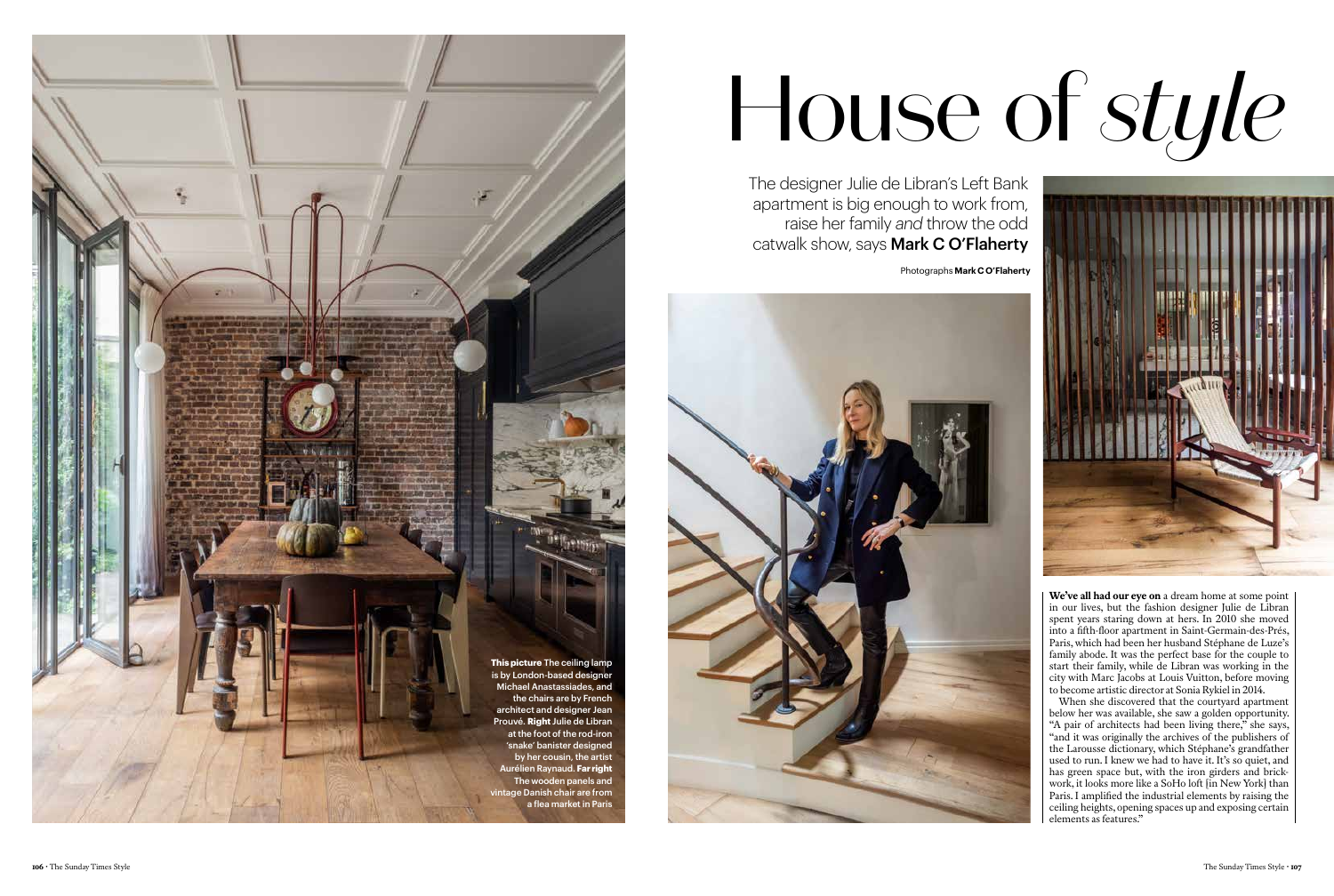

De Libran worked with the renowned interior archi tect Charles Zana to create her dream space through most of 2017. He reworked the chimney into a goldcovered fireplace and made her an epic bespoke sofa, 360cm long, S-shaped and upholstered in olive-coloured velvet. Zana loved the result so much that he now offers the "Julie" sofa for sale via the Invisible Collection in London. If you have the space, and £57,500 to spare, it's yours. The rest of the house is full of modernist design classics —furniture by Prouvé, Charlotte Perriand and Pierre Jeanneret, as well as framed photographs of the architecture that Jeanneret's cousin Le Corbusier created for Chandigarh, the city he designed in India.

A few weeks ago de Libran, 49, also installed 22 couture pieces in the apartment for invited guests to view and order. The collection is based on the concept of the little black dress, but elevated with feather trim and sequins.

This wasn't the first time the apartment has been the backdrop to her work. "In June 2019 I showed my first collection here," she says. "The models came down the stairs, into and around the space, and we had cocktails for guests in the courtyard and kitchen. It felt just like having friends over." As people were leaving, de Libran's teenage son Balthazar handed them white roses. "It was a tribute to Azzedine Alaïa in a way, because he always showed in the gallery space next to the kitchen in his home and studio, and I like how personal that feels."

The family apartment is 15 minutes away from the store de Libran opened at the start of the year, close to the historic Café de Flore and Les Deux Magots. There are just two racks of clothes, surrounded by cabinets of her artisanal jewellery, and each garment is part of a numbered edition. "I worked for luxury houses for 30 years and I knew the time was right for my own label, which would be something that countered how wasteful our industry is," she explains. "I had been going to the mills, and started exploring their archives, and realised I wanted to work with these beautiful remnants. I don't



**Left** The feather artworks above the bed, which is covered in a vintage Prada blanket, are by the British sculptor Kate MccGwire. The orange sculpture is by the French artist Laurent Grasso. The stool is an antique find. **Below** The sink, designed by Zana, inspired by the sculptor Noguchi, makes a statement against the tiles by the Italian designer Gio Ponti



**Above** The tranquil courtyard. **Above right** The stone sink in the bathroom was commissioned by the architect Charles Zana. **This picture** Dresses from Julie de Libran's Couture Collection 2022 are displayed in front of shelving, which was found at a Paris flea market. The framed collage is by Yves Saint Laurent, and the 1970s lamps are by the Italian designer Willy Rizzo